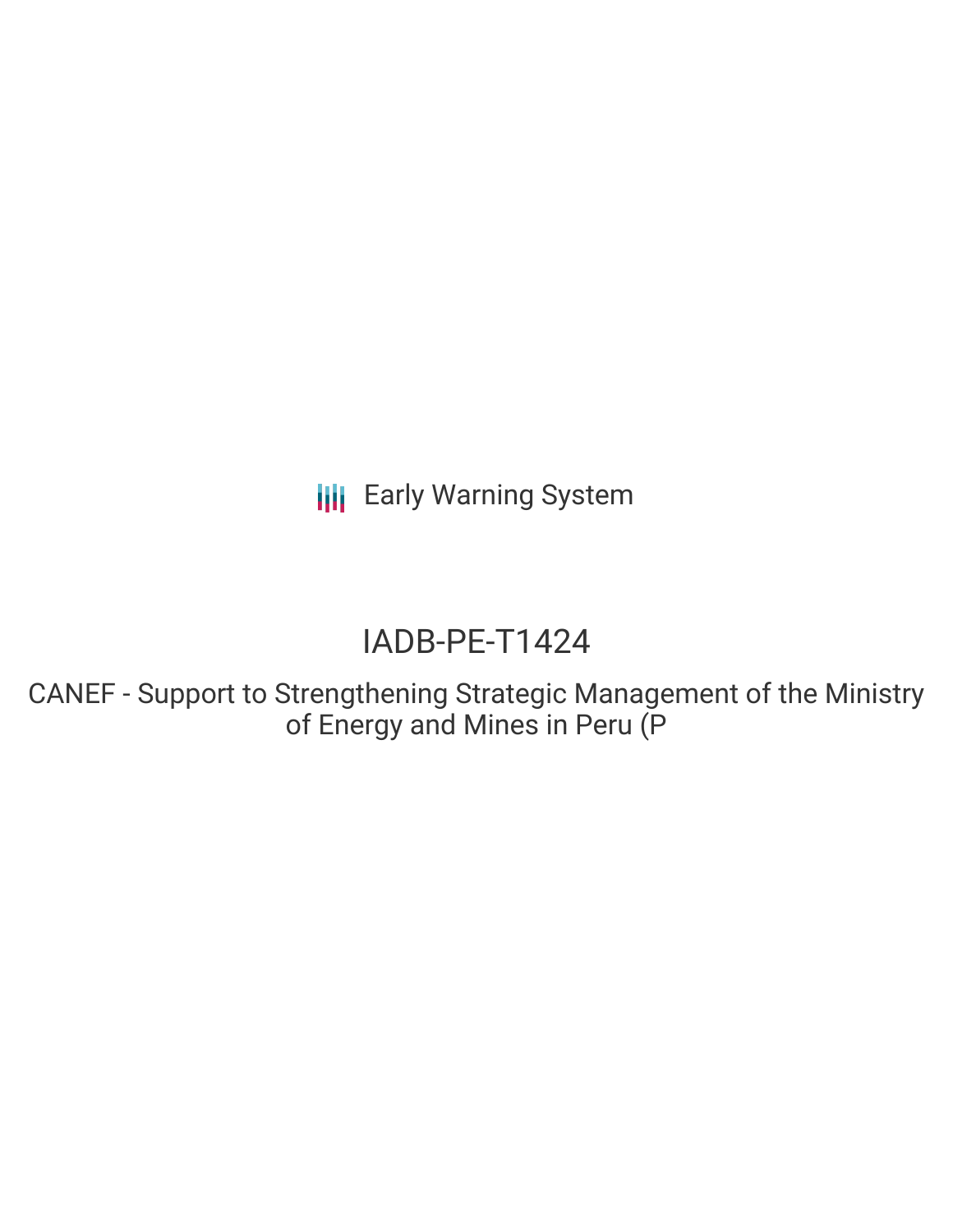

## Early Warning System

### **Quick Facts**

| <b>Countries</b>               | Peru                                   |
|--------------------------------|----------------------------------------|
| <b>Financial Institutions</b>  | Inter-American Development Bank (IADB) |
| <b>Status</b>                  | Approved                               |
| <b>Bank Risk Rating</b>        | С                                      |
| <b>Voting Date</b>             | 2019-06-28                             |
| <b>Borrower</b>                | Government of Peru                     |
| <b>Sectors</b>                 | Energy, Technical Cooperation          |
| <b>Investment Type(s)</b>      | Grant                                  |
| <b>Investment Amount (USD)</b> | $$0.65$ million                        |
| <b>Project Cost (USD)</b>      | $$0.65$ million                        |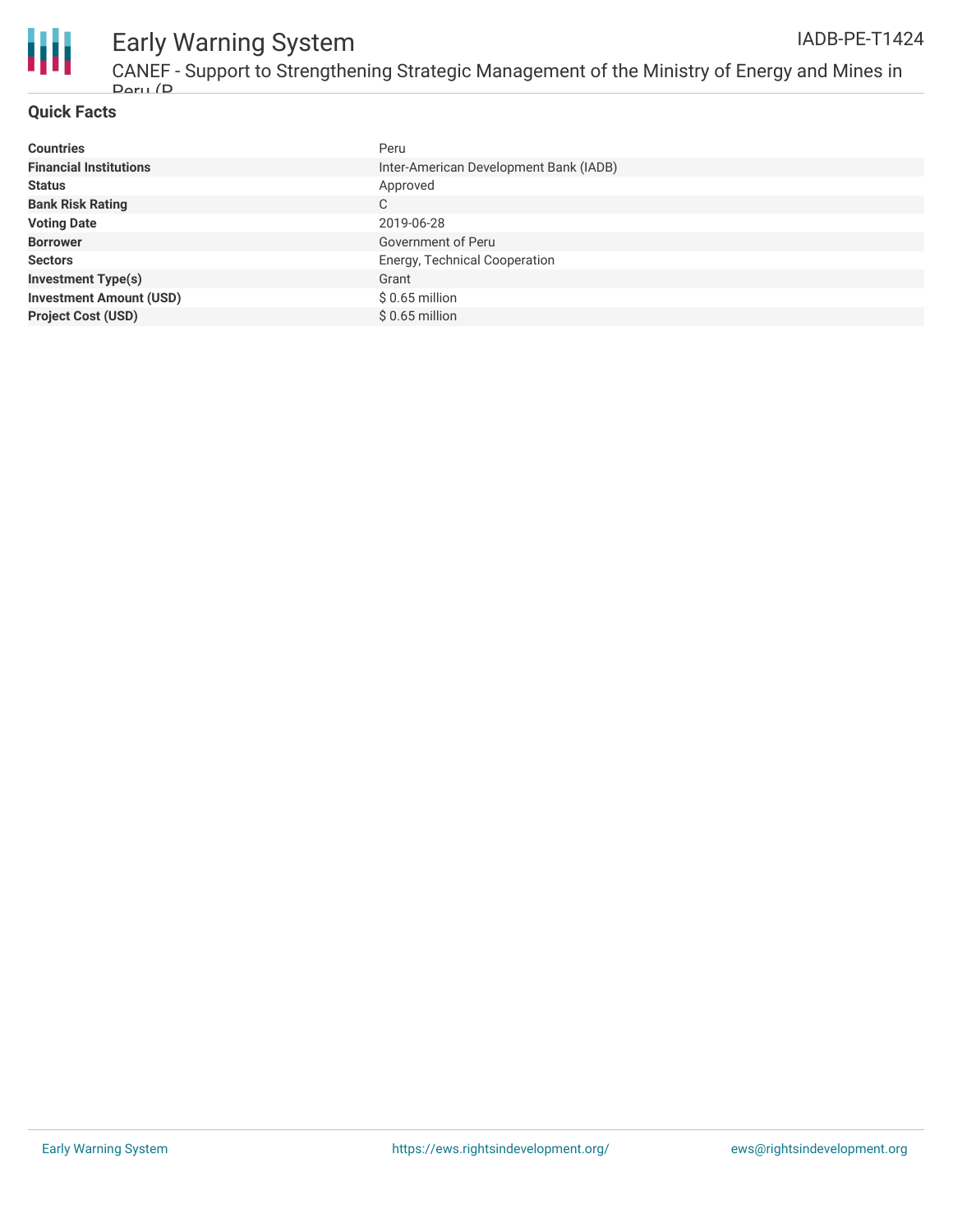

#### **Project Description**

Peru (P

Early Warning System

The objective of technical cooperation (TC) is to provide support to the Peruvian mining sector and the Ministry of Energy and Mines (MINEM) of Peru to strengthen strategic management capacities, emphasizing the challenges of productivity, sustainability and generation of shared value. The project will finance activities aimed at: (i) supporting prioritized initiatives within the framework of the Mining Vision 2030 prepared by government, industry and civil society; and (ii) improve the capacities of key stakeholders.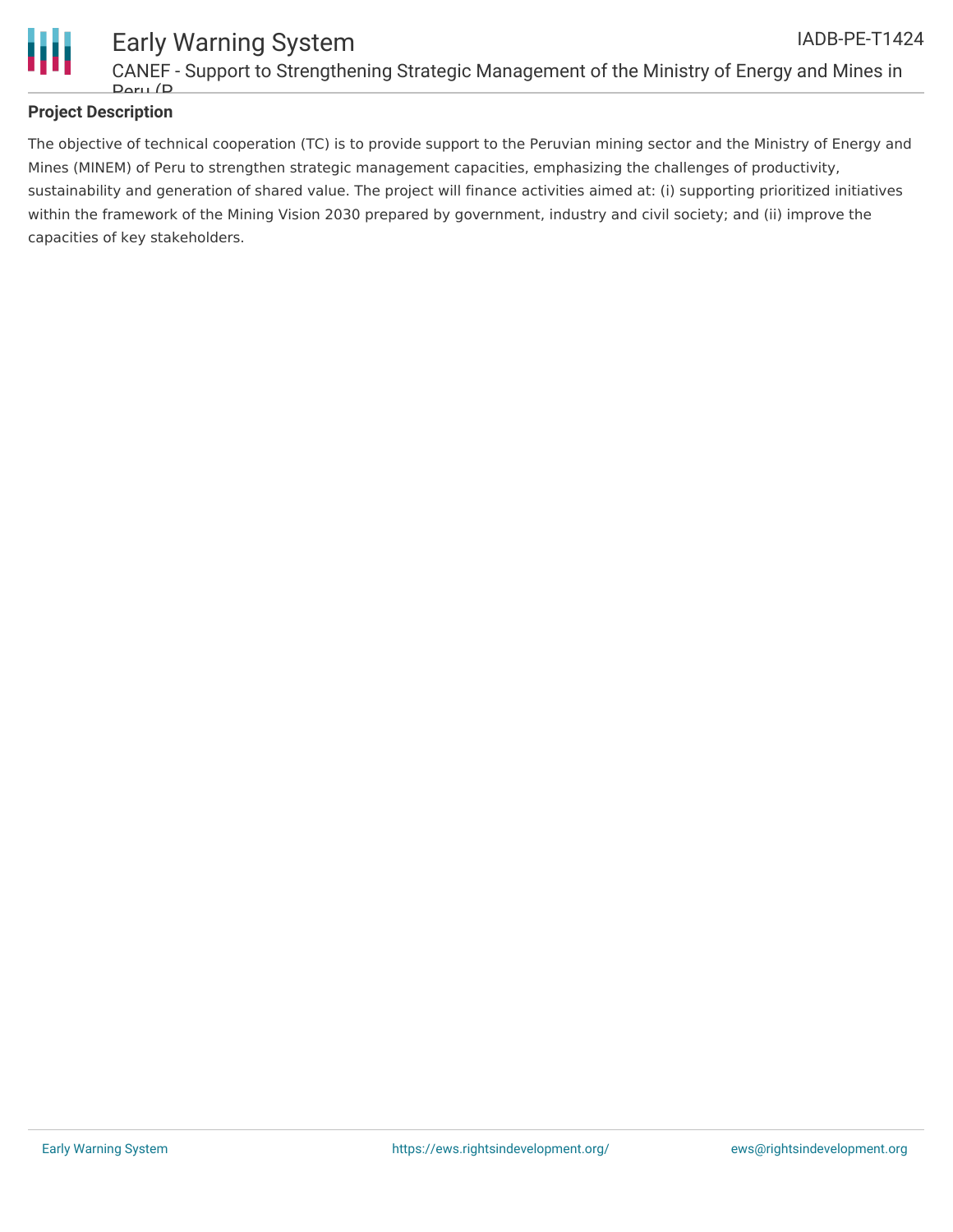

### Early Warning System

CANEF - Support to Strengthening Strategic Management of the Ministry of Energy and Mines in Doru (D

### **Investment Description**

• Inter-American Development Bank (IADB)

Canada Cooperation Frame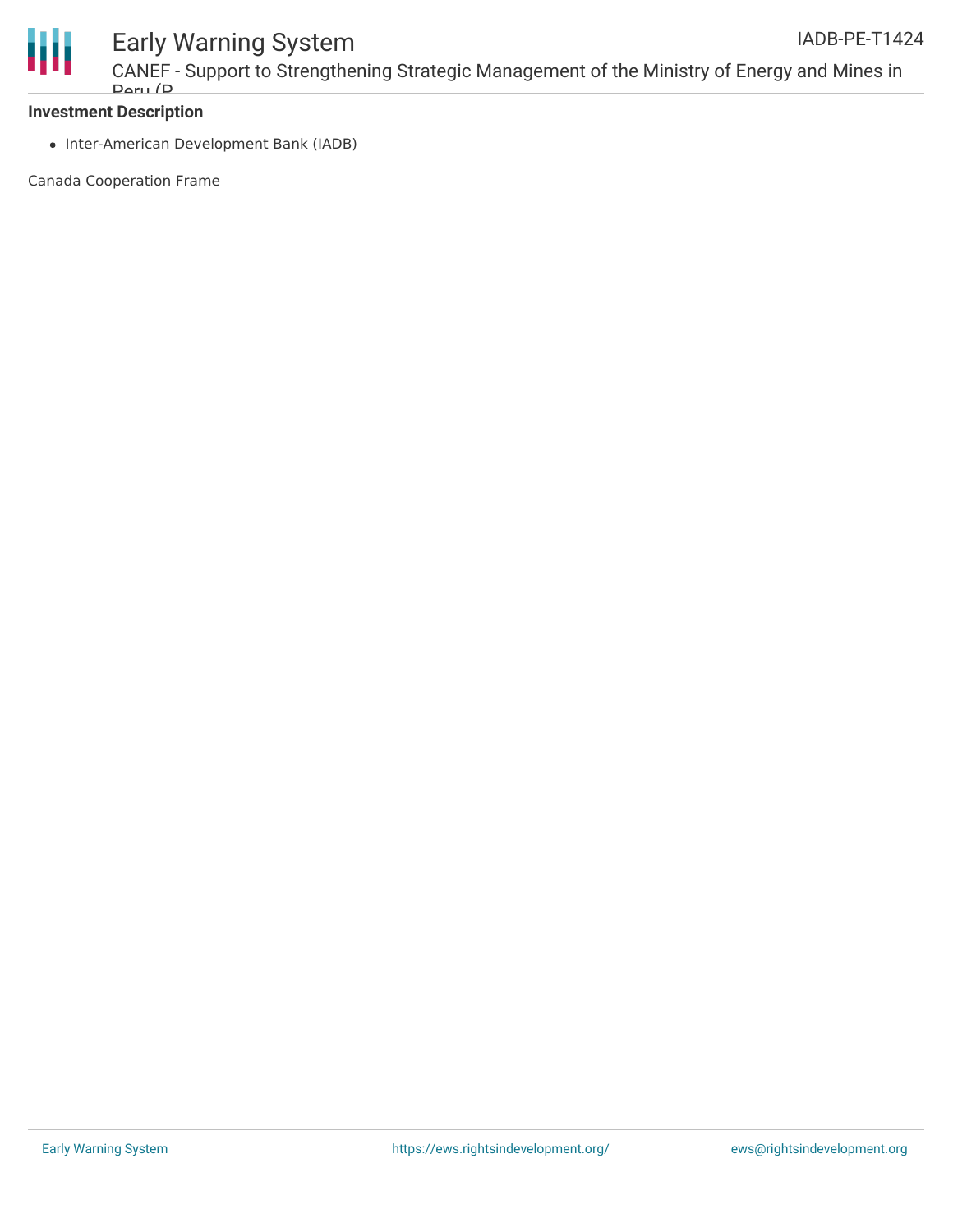

### **Contact Information**

#### ACCOUNTABILITY MECHANISM OF IADB

The Independent Consultation and Investigation Mechanism (MICI) is the independent complaint mechanism and fact-finding body for people who have been or are likely to be adversely affected by an Inter-American Development Bank (IDB) or Inter-American Investment Corporation (IIC)-funded project. If you submit a complaint to MICI, they may assist you in addressing the problems you raised through a dispute-resolution process with those implementing the project and/or through an investigation to assess whether the IDB or IIC is following its own policies for preventing or mitigating harm to people or the environment. You can submit a complaint by sending an email to MICI@iadb.org. You can learn more about the MICI and how to file a complaint at http://www.iadb.org/en/mici/mici,1752.html (in English) or http://www.iadb.org/es/mici/mici,1752.html (Spanish).